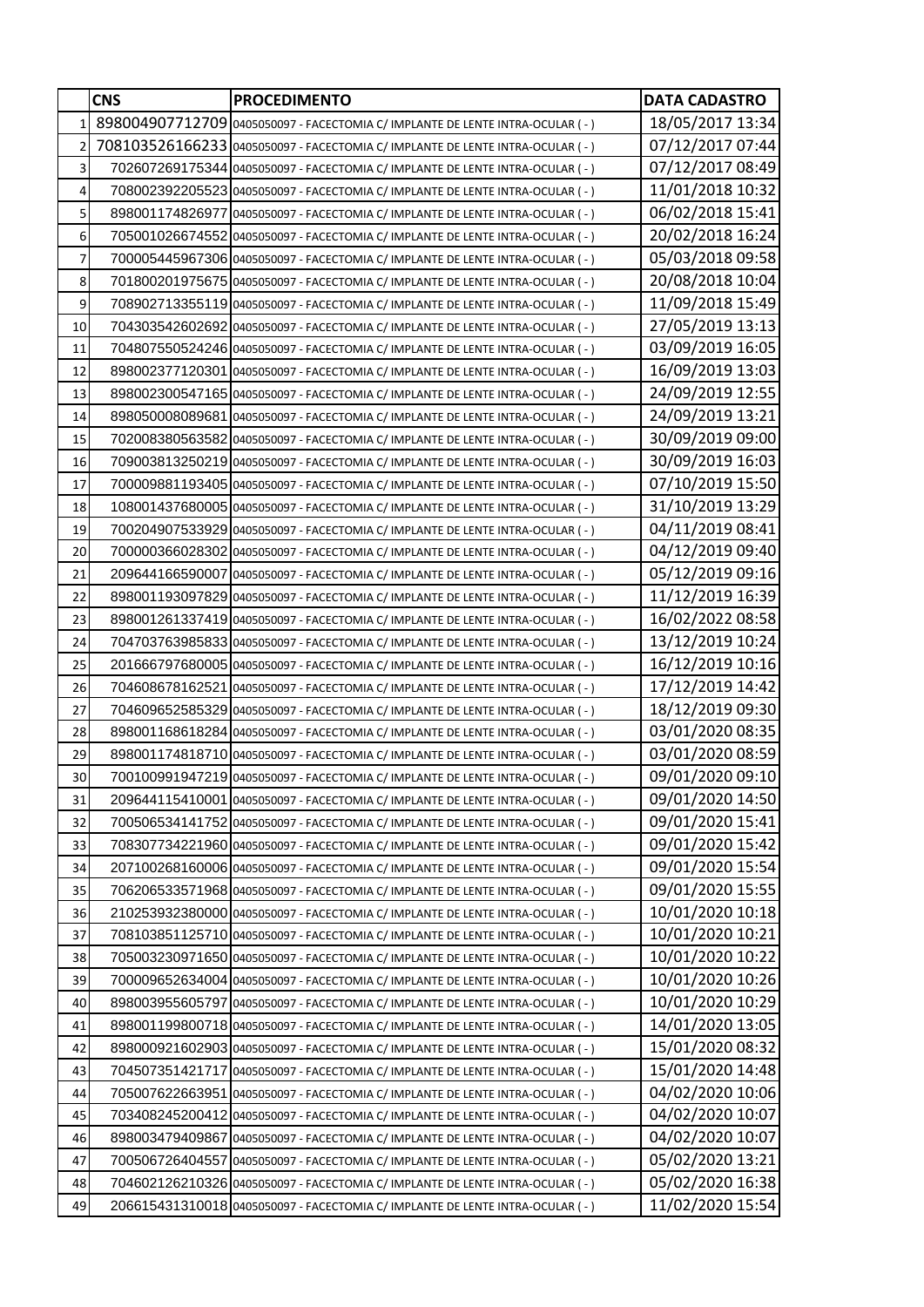| 50 | 207100523610008 0405050097 - FACECTOMIA C/ IMPLANTE DE LENTE INTRA-OCULAR (-)   | 12/02/2020 14:30 |
|----|---------------------------------------------------------------------------------|------------------|
| 51 | 706508333433196 0405050097 - FACECTOMIA C/ IMPLANTE DE LENTE INTRA-OCULAR (-)   | 14/02/2020 15:47 |
| 52 | 700906910858197 0405050097 - FACECTOMIA C/ IMPLANTE DE LENTE INTRA-OCULAR (-)   | 19/02/2020 09:24 |
| 53 | 104375708240004 0405050097 - FACECTOMIA C/ IMPLANTE DE LENTE INTRA-OCULAR (-)   | 20/02/2020 08:50 |
| 54 | 703301290101910 0405050097 - FACECTOMIA C/ IMPLANTE DE LENTE INTRA-OCULAR (-)   | 20/02/2020 16:17 |
| 55 | 124339905150006 0405050097 - FACECTOMIA C/ IMPLANTE DE LENTE INTRA-OCULAR (-)   | 03/03/2020 13:26 |
| 56 | 700009221185804 0405050097 - FACECTOMIA C/ IMPLANTE DE LENTE INTRA-OCULAR (-)   | 04/03/2020 14:44 |
| 57 | 898000916063935 0405050097 - FACECTOMIA C/ IMPLANTE DE LENTE INTRA-OCULAR (-)   | 09/03/2020 14:53 |
| 58 | 706802724538427 0405050097 - FACECTOMIA C/ IMPLANTE DE LENTE INTRA-OCULAR (-)   | 10/03/2020 10:33 |
| 59 | 706403637634481 0405050097 - FACECTOMIA C/ IMPLANTE DE LENTE INTRA-OCULAR (-)   | 17/03/2020 13:35 |
| 60 | 707406046002778 0405050097 - FACECTOMIA C/ IMPLANTE DE LENTE INTRA-OCULAR (-)   | 17/03/2020 14:16 |
| 61 | 209639626170000 0405050097 - FACECTOMIA C/ IMPLANTE DE LENTE INTRA-OCULAR (-)   | 17/03/2020 16:04 |
| 62 | 706003846475444 0405050097 - FACECTOMIA C/ IMPLANTE DE LENTE INTRA-OCULAR (-)   | 19/03/2020 09:09 |
| 63 | 898003906969659 0405050097 - FACECTOMIA C/ IMPLANTE DE LENTE INTRA-OCULAR (-)   | 19/03/2020 10:23 |
| 64 | 207335735540006 0405050097 - FACECTOMIA C/ IMPLANTE DE LENTE INTRA-OCULAR (-)   | 27/04/2020 14:06 |
| 65 | 898001168621005 0405050097 - FACECTOMIA C/ IMPLANTE DE LENTE INTRA-OCULAR (-)   | 30/04/2020 15:40 |
| 66 | 89800297045186910405050097 - FACECTOMIA C/ IMPLANTE DE LENTE INTRA-OCULAR ( - ) | 14/05/2020 13:19 |
| 67 | 700009201269301 0405050097 - FACECTOMIA C/ IMPLANTE DE LENTE INTRA-OCULAR (-)   | 19/05/2020 15:52 |
| 68 | 708004371188621 0405050097 - FACECTOMIA C/ IMPLANTE DE LENTE INTRA-OCULAR (-)   | 25/05/2020 14:11 |
| 69 | 703405993650600 0405050097 - FACECTOMIA C/ IMPLANTE DE LENTE INTRA-OCULAR (-)   | 01/06/2020 14:30 |
| 70 | 898004072923712 0405050097 - FACECTOMIA C/ IMPLANTE DE LENTE INTRA-OCULAR (-)   | 30/06/2020 13:32 |
| 71 | 898000921165236 0405050097 - FACECTOMIA C/ IMPLANTE DE LENTE INTRA-OCULAR (-)   | 10/07/2020 08:55 |
| 72 | 207099983110008 0405050097 - FACECTOMIA C/ IMPLANTE DE LENTE INTRA-OCULAR (-)   | 23/07/2020 13:36 |
| 73 | 203803984130007 0405050097 - FACECTOMIA C/ IMPLANTE DE LENTE INTRA-OCULAR (-)   | 23/07/2020 13:37 |
| 74 | 898050003405992 0405050097 - FACECTOMIA C/ IMPLANTE DE LENTE INTRA-OCULAR (-)   | 23/07/2020 13:38 |
| 75 | 703005871096777 0405050097 - FACECTOMIA C/ IMPLANTE DE LENTE INTRA-OCULAR (-)   | 23/07/2020 13:39 |
| 76 | 700007665273607 0405050097 - FACECTOMIA C/ IMPLANTE DE LENTE INTRA-OCULAR (-)   | 23/07/2020 13:40 |
| 77 | 210220053260005 0405050097 - FACECTOMIA C/ IMPLANTE DE LENTE INTRA-OCULAR (-)   | 23/07/2020 13:41 |
| 78 | 709604635506870 0405050097 - FACECTOMIA C/ IMPLANTE DE LENTE INTRA-OCULAR (-)   | 23/07/2020 13:43 |
| 79 | 898002970852286 0405050097 - FACECTOMIA C/ IMPLANTE DE LENTE INTRA-OCULAR (-)   | 23/07/2020 14:17 |
| 80 | 898003937738888 0405050097 - FACECTOMIA C/ IMPLANTE DE LENTE INTRA-OCULAR (-)   | 23/07/2020 14:18 |
| 81 | 201664903630000 0405050097 - FACECTOMIA C/ IMPLANTE DE LENTE INTRA-OCULAR (-)   | 23/07/2020 14:19 |
| 82 | 165993402110000 0405050097 - FACECTOMIA C/ IMPLANTE DE LENTE INTRA-OCULAR (-)   | 23/07/2020 14:19 |
| 83 | 898000925401937 0405050097 - FACECTOMIA C/ IMPLANTE DE LENTE INTRA-OCULAR (-)   | 23/07/2020 14:21 |
| 84 | 700005790530103 0405050097 - FACECTOMIA C/ IMPLANTE DE LENTE INTRA-OCULAR (-)   | 23/07/2020 14:21 |
| 85 | 704608107402520 0405050097 - FACECTOMIA C/ IMPLANTE DE LENTE INTRA-OCULAR (-)   | 23/07/2020 14:22 |
| 86 | 700704931698180 0405050097 - FACECTOMIA C/ IMPLANTE DE LENTE INTRA-OCULAR (-)   | 23/07/2020 14:46 |
| 87 | 700001255094405 0405050097 - FACECTOMIA C/ IMPLANTE DE LENTE INTRA-OCULAR (-)   | 23/07/2020 14:52 |
| 88 | 898002334311806 0405050097 - FACECTOMIA C/ IMPLANTE DE LENTE INTRA-OCULAR (-)   | 23/07/2020 14:53 |
| 89 | 700504337231358 0405050097 - FACECTOMIA C/ IMPLANTE DE LENTE INTRA-OCULAR (-)   | 23/07/2020 14:54 |
| 90 | 704303500110597 0405050097 - FACECTOMIA C/ IMPLANTE DE LENTE INTRA-OCULAR (-)   | 03/08/2020 15:25 |
| 91 | 100711482100002 0405050097 - FACECTOMIA C/ IMPLANTE DE LENTE INTRA-OCULAR (-)   | 11/08/2020 14:14 |
| 92 | 898002920685165 0405050097 - FACECTOMIA C/ IMPLANTE DE LENTE INTRA-OCULAR (-)   | 20/08/2020 14:06 |
| 93 | 705004855314752 0405050097 - FACECTOMIA C/ IMPLANTE DE LENTE INTRA-OCULAR (-)   | 26/08/2020 13:32 |
| 94 | 898002311964269 0405050097 - FACECTOMIA C/ IMPLANTE DE LENTE INTRA-OCULAR (-)   | 01/09/2020 13:38 |
| 95 | 708001811757626 0405050097 - FACECTOMIA C/ IMPLANTE DE LENTE INTRA-OCULAR (-)   | 02/09/2020 13:36 |
| 96 | 708107504376735 0405050097 - FACECTOMIA C/ IMPLANTE DE LENTE INTRA-OCULAR (-)   | 22/09/2020 15:44 |
| 97 | 898003484982286 0405050097 - FACECTOMIA C/ IMPLANTE DE LENTE INTRA-OCULAR (-)   | 05/10/2020 12:18 |
| 98 | 898004011032087 0405050097 - FACECTOMIA C/ IMPLANTE DE LENTE INTRA-OCULAR (-)   | 08/10/2020 15:40 |
| 99 | 898002976920631 0405050097 - FACECTOMIA C/ IMPLANTE DE LENTE INTRA-OCULAR (-)   | 08/10/2020 15:44 |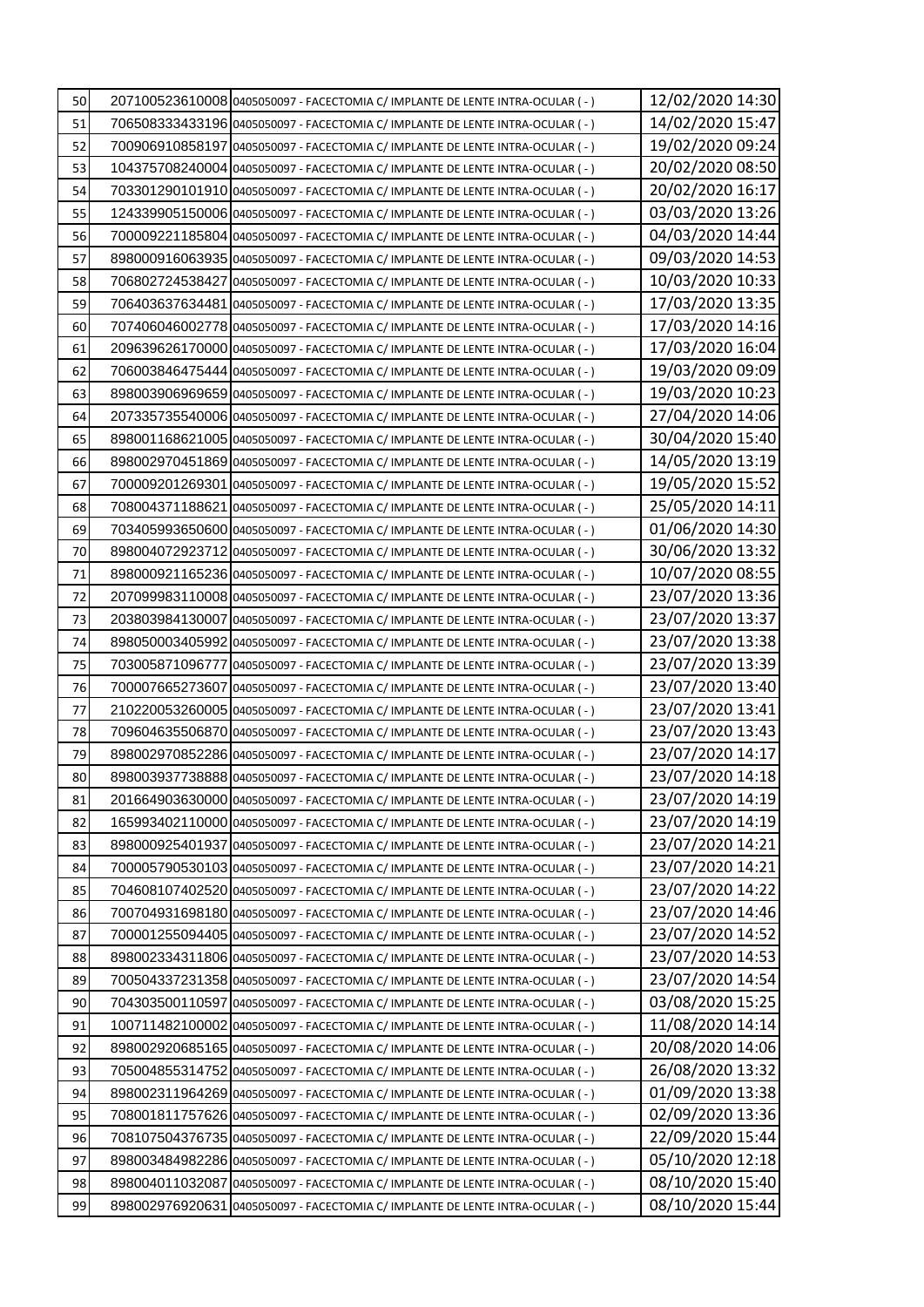| 100        | 105151865860006 0405050097 - FACECTOMIA C/ IMPLANTE DE LENTE INTRA-OCULAR (-)                                                                                  | 09/10/2020 14:40                     |
|------------|----------------------------------------------------------------------------------------------------------------------------------------------------------------|--------------------------------------|
| 101        | 704008836490767 0405050097 - FACECTOMIA C/ IMPLANTE DE LENTE INTRA-OCULAR (-)                                                                                  | 09/10/2020 14:51                     |
| 102        | 705007277347957 0405050097 - FACECTOMIA C/ IMPLANTE DE LENTE INTRA-OCULAR (-)                                                                                  | 09/10/2020 16:10                     |
| 103        | 700602941555160 0405050097 - FACECTOMIA C/ IMPLANTE DE LENTE INTRA-OCULAR (-)                                                                                  | 19/10/2020 13:32                     |
| 104        | 708404778787168 0405050097 - FACECTOMIA C/ IMPLANTE DE LENTE INTRA-OCULAR (-)                                                                                  | 19/10/2020 15:24                     |
| 105        | 898002306531996 0405050097 - FACECTOMIA C/ IMPLANTE DE LENTE INTRA-OCULAR (-)                                                                                  | 20/10/2020 12:33                     |
| 106        | 206615268570001 0405050097 - FACECTOMIA C/ IMPLANTE DE LENTE INTRA-OCULAR (-)                                                                                  | 26/10/2020 16:18                     |
| 107        | 706401106694082 0405050097 - FACECTOMIA C/ IMPLANTE DE LENTE INTRA-OCULAR (-)                                                                                  | 27/10/2020 13:35                     |
| 108        | 164257682910004 0405050097 - FACECTOMIA C/ IMPLANTE DE LENTE INTRA-OCULAR (-)                                                                                  | 27/10/2020 16:45                     |
| 109        | 707106359255120 0405050097 - FACECTOMIA C/ IMPLANTE DE LENTE INTRA-OCULAR (-)                                                                                  | 04/11/2020 13:27                     |
| 110        | 703000842137075 0405050097 - FACECTOMIA C/ IMPLANTE DE LENTE INTRA-OCULAR (-)                                                                                  | 04/11/2020 15:38                     |
| 111        | 898050061034136 0405050097 - FACECTOMIA C/ IMPLANTE DE LENTE INTRA-OCULAR (-)                                                                                  | 09/11/2020 14:33                     |
| 112        | 203656624660009 0405050097 - FACECTOMIA C/ IMPLANTE DE LENTE INTRA-OCULAR (-)                                                                                  | 16/11/2020 14:01                     |
| 113        | 163699756570007 0405050097 - FACECTOMIA C/ IMPLANTE DE LENTE INTRA-OCULAR (-)                                                                                  | 16/11/2020 14:06                     |
| 114        | 898000140158423 0405050097 - FACECTOMIA C/ IMPLANTE DE LENTE INTRA-OCULAR (-)                                                                                  | 16/11/2020 14:09                     |
| 115        | 898001257510446 0405050097 - FACECTOMIA C/ IMPLANTE DE LENTE INTRA-OCULAR (-)                                                                                  | 16/11/2020 14:51                     |
| 116        | 898003018821051 0405050097 - FACECTOMIA C/ IMPLANTE DE LENTE INTRA-OCULAR ( - )                                                                                | 16/11/2020 15:01                     |
| 117        | 702305154582916 0405050097 - FACECTOMIA C/ IMPLANTE DE LENTE INTRA-OCULAR (-)                                                                                  | 16/11/2020 15:04                     |
| 118        | 706506364012395 0405050097 - FACECTOMIA C/ IMPLANTE DE LENTE INTRA-OCULAR (-)                                                                                  | 17/11/2020 14:24                     |
| 119        | 708409232727060 0405050097 - FACECTOMIA C/ IMPLANTE DE LENTE INTRA-OCULAR (-)                                                                                  | 17/11/2020 14:37                     |
| 120        | 706009363270843 0405050097 - FACECTOMIA C/ IMPLANTE DE LENTE INTRA-OCULAR (-)                                                                                  | 23/11/2020 13:50                     |
| 121        | 898000621095437 0405050097 - FACECTOMIA C/ IMPLANTE DE LENTE INTRA-OCULAR (-)                                                                                  | 24/11/2020 13:31                     |
| 122        | 705008859302159 0405050097 - FACECTOMIA C/ IMPLANTE DE LENTE INTRA-OCULAR (-)                                                                                  | 24/11/2020 13:50                     |
| 123        | 701209090219413 0405050097 - FACECTOMIA C/ IMPLANTE DE LENTE INTRA-OCULAR (-)                                                                                  | 24/11/2020 15:26                     |
| 124        | 700002175891407 0405050097 - FACECTOMIA C/ IMPLANTE DE LENTE INTRA-OCULAR (-)                                                                                  | 04/01/2021 08:38                     |
| 125        | 700205416558922 0405050097 - FACECTOMIA C/ IMPLANTE DE LENTE INTRA-OCULAR (-)                                                                                  | 04/01/2021 08:47                     |
| 126        | 700103931647912 0405050097 - FACECTOMIA C/ IMPLANTE DE LENTE INTRA-OCULAR (-)                                                                                  | 04/01/2021 08:50                     |
| 127        | 701001805186399 0405050097 - FACECTOMIA C/ IMPLANTE DE LENTE INTRA-OCULAR (-)                                                                                  | 12/01/2021 15:42                     |
| 128        | 206615400860008 0405050097 - FACECTOMIA C/ IMPLANTE DE LENTE INTRA-OCULAR (-)                                                                                  | 19/01/2021 10:21                     |
| 129        | 898002359661576 0405050097 - FACECTOMIA C/ IMPLANTE DE LENTE INTRA-OCULAR (-)                                                                                  | 19/01/2021 13:12                     |
| 130        | 706706511733510 0405050097 - FACECTOMIA C/ IMPLANTE DE LENTE INTRA-OCULAR (-)                                                                                  | 26/01/2021 15:40                     |
| 131        | 704308576765394 0405050097 - FACECTOMIA C/ IMPLANTE DE LENTE INTRA-OCULAR (-)                                                                                  | 04/02/2021 13:05                     |
| 132        | 702107705896893 0405050097 - FACECTOMIA C/ IMPLANTE DE LENTE INTRA-OCULAR (-)                                                                                  | 10/02/2021 14:19<br>11/02/2021 13:16 |
| 133<br>134 | 702008805632083 0405050097 - FACECTOMIA C/ IMPLANTE DE LENTE INTRA-OCULAR (-)<br>702008805632083 0405050097 - FACECTOMIA C/ IMPLANTE DE LENTE INTRA-OCULAR (-) | 11/02/2021 13:34                     |
| 135        |                                                                                                                                                                | 12/02/2021 10:24                     |
| 136        | 705005863166059 0405050097 - FACECTOMIA C/ IMPLANTE DE LENTE INTRA-OCULAR (-)<br>708607027786782 0405050097 - FACECTOMIA C/ IMPLANTE DE LENTE INTRA-OCULAR (-) | 12/02/2021 10:30                     |
| 137        | 700500791829456 0405050097 - FACECTOMIA C/ IMPLANTE DE LENTE INTRA-OCULAR (-)                                                                                  | 12/02/2021 10:37                     |
| 138        | 708003340929521 0405050097 - FACECTOMIA C/ IMPLANTE DE LENTE INTRA-OCULAR (-)                                                                                  | 12/02/2021 10:43                     |
| 139        | 700008215940905 0405050097 - FACECTOMIA C/ IMPLANTE DE LENTE INTRA-OCULAR (-)                                                                                  | 12/02/2021 10:47                     |
| 140        | 704707790111036 0405050097 - FACECTOMIA C/ IMPLANTE DE LENTE INTRA-OCULAR (-)                                                                                  | 18/02/2021 10:05                     |
| 141        | 898004867509177 0405050097 - FACECTOMIA C/ IMPLANTE DE LENTE INTRA-OCULAR (-)                                                                                  | 18/02/2021 14:39                     |
| 142        | 700205459427625 0405050097 - FACECTOMIA C/ IMPLANTE DE LENTE INTRA-OCULAR (-)                                                                                  | 18/02/2021 14:43                     |
| 143        | 898001168622699 0405050097 - FACECTOMIA C/ IMPLANTE DE LENTE INTRA-OCULAR (-)                                                                                  | 19/02/2021 10:37                     |
| 144        | 705002827338055 0405050097 - FACECTOMIA C/ IMPLANTE DE LENTE INTRA-OCULAR (-)                                                                                  | 01/03/2021 08:17                     |
| 145        | 704003350020760 0405050097 - FACECTOMIA C/ IMPLANTE DE LENTE INTRA-OCULAR (-)                                                                                  | 12/03/2021 09:52                     |
| 146        | 702609746771847 0405050097 - FACECTOMIA C/ IMPLANTE DE LENTE INTRA-OCULAR (-)                                                                                  | 25/03/2021 13:51                     |
| 147        | 700000801004106 0405050097 - FACECTOMIA C/ IMPLANTE DE LENTE INTRA-OCULAR (-)                                                                                  | 05/04/2021 13:45                     |
| 148        | 898005821759686 0405050097 - FACECTOMIA C/ IMPLANTE DE LENTE INTRA-OCULAR (-)                                                                                  | 05/04/2021 13:49                     |
| 149        | 703409512878300 0405050097 - FACECTOMIA C/ IMPLANTE DE LENTE INTRA-OCULAR (-)                                                                                  | 15/04/2021 09:30                     |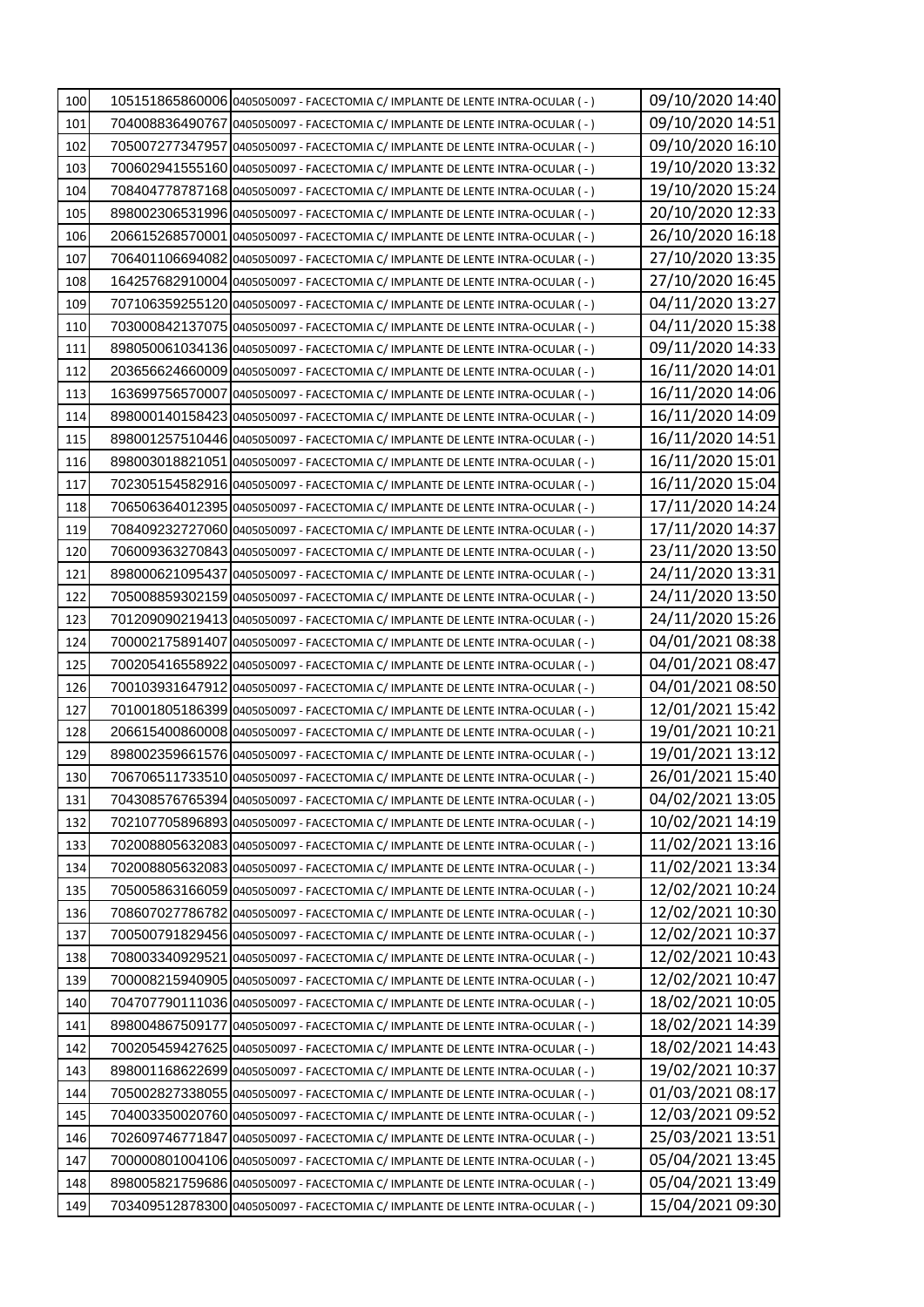| 150 | 704708778454337 0405050097 - FACECTOMIA C/ IMPLANTE DE LENTE INTRA-OCULAR (-)   | 27/04/2021 16:32                     |
|-----|---------------------------------------------------------------------------------|--------------------------------------|
| 151 | 707804651059710 0405050097 - FACECTOMIA C/ IMPLANTE DE LENTE INTRA-OCULAR (-)   | 07/05/2021 13:43                     |
| 152 | 708407201846864 0405050097 - FACECTOMIA C/ IMPLANTE DE LENTE INTRA-OCULAR (-)   | 10/05/2021 08:12                     |
| 153 | 707606256713393 0405050097 - FACECTOMIA C/ IMPLANTE DE LENTE INTRA-OCULAR (-)   | 10/05/2021 08:23                     |
| 154 | 898000921169452 0405050097 - FACECTOMIA C/ IMPLANTE DE LENTE INTRA-OCULAR (-)   | 10/05/2021 08:32                     |
| 155 | 700501303411458 0405050097 - FACECTOMIA C/ IMPLANTE DE LENTE INTRA-OCULAR (-)   | 10/05/2021 14:15                     |
| 156 | 709805087263993 0405050097 - FACECTOMIA C/ IMPLANTE DE LENTE INTRA-OCULAR (-)   | 12/05/2021 14:50                     |
| 157 | 898001257511361 0405050097 - FACECTOMIA C/ IMPLANTE DE LENTE INTRA-OCULAR (-)   | 13/05/2021 15:00                     |
| 158 | 898001170974726 0405050097 - FACECTOMIA C/ IMPLANTE DE LENTE INTRA-OCULAR (-)   | 18/05/2021 10:08                     |
| 159 | 708609554217883 0405050097 - FACECTOMIA C/ IMPLANTE DE LENTE INTRA-OCULAR (-)   | 18/05/2021 10:19                     |
| 160 | 700009650362600 0405050097 - FACECTOMIA C/ IMPLANTE DE LENTE INTRA-OCULAR (-)   | 19/05/2021 10:07                     |
| 161 | 898000925401163 0405050097 - FACECTOMIA C/ IMPLANTE DE LENTE INTRA-OCULAR (-)   | 24/05/2021 08:49                     |
| 162 | 700002462888408 0405050097 - FACECTOMIA C/ IMPLANTE DE LENTE INTRA-OCULAR (-)   | 24/05/2021 13:38                     |
| 163 | 700500131338358 0405050097 - FACECTOMIA C/ IMPLANTE DE LENTE INTRA-OCULAR (-)   | 24/05/2021 16:20                     |
| 164 | 700009149340306 0405050097 - FACECTOMIA C/ IMPLANTE DE LENTE INTRA-OCULAR (-)   | 25/05/2021 15:30                     |
| 165 | 702409010706521 0405050097 - FACECTOMIA C/ IMPLANTE DE LENTE INTRA-OCULAR (-)   | 27/05/2021 14:17                     |
| 166 | 898000917254939 0405050097 - FACECTOMIA C/ IMPLANTE DE LENTE INTRA-OCULAR (-)   | 27/05/2021 14:35                     |
| 167 | 705007428927558 0405050097 - FACECTOMIA C/ IMPLANTE DE LENTE INTRA-OCULAR (-)   | 31/05/2021 13:43                     |
| 168 | 704606709136630 0405050097 - FACECTOMIA C/ IMPLANTE DE LENTE INTRA-OCULAR (-)   | 02/06/2021 12:08                     |
| 169 | 702003822843688 0405050097 - FACECTOMIA C/ IMPLANTE DE LENTE INTRA-OCULAR (-)   | 14/06/2021 15:20                     |
| 170 | 702007329129586 0405050097 - FACECTOMIA C/ IMPLANTE DE LENTE INTRA-OCULAR (-)   | 15/06/2021 10:13                     |
| 171 | 708008359592527 0405050097 - FACECTOMIA C/ IMPLANTE DE LENTE INTRA-OCULAR (-)   | 17/06/2021 10:04                     |
| 172 | 702409507807524 0405050097 - FACECTOMIA C/ IMPLANTE DE LENTE INTRA-OCULAR (-)   | 18/06/2021 14:11                     |
| 173 | 898002920496184 0405050097 - FACECTOMIA C/ IMPLANTE DE LENTE INTRA-OCULAR (-)   | 24/06/2021 09:25                     |
| 174 | 702602716191641 0405050097 - FACECTOMIA C/ IMPLANTE DE LENTE INTRA-OCULAR (-)   | 24/06/2021 13:33                     |
| 175 | 898003438569495 0405050097 - FACECTOMIA C/ IMPLANTE DE LENTE INTRA-OCULAR (-)   | 24/06/2021 14:34                     |
| 176 | 70060548120136310405050097 - FACECTOMIA C/ IMPLANTE DE LENTE INTRA-OCULAR ( - ) | 25/06/2021 13:36                     |
| 177 | 898002337335854 0405050097 - FACECTOMIA C/ IMPLANTE DE LENTE INTRA-OCULAR (-)   | 01/07/2021 08:11                     |
| 178 | 709203265209039 0405050097 - FACECTOMIA C/ IMPLANTE DE LENTE INTRA-OCULAR (-)   | 05/07/2021 13:47                     |
| 179 | 161236698780002 0405050097 - FACECTOMIA C/ IMPLANTE DE LENTE INTRA-OCULAR (-)   | 09/07/2021 14:28                     |
| 180 | 898001964814075 0405050097 - FACECTOMIA C/ IMPLANTE DE LENTE INTRA-OCULAR (-)   | 22/07/2021 13:23                     |
| 181 | 702905562505870 0405050097 - FACECTOMIA C/ IMPLANTE DE LENTE INTRA-OCULAR (-)   | 22/07/2021 13:34                     |
| 182 | 702004352953181 0405050097 - FACECTOMIA C/ IMPLANTE DE LENTE INTRA-OCULAR (-)   | 22/07/2021 13:40                     |
| 183 | 700109424446520 0405050097 - FACECTOMIA C/ IMPLANTE DE LENTE INTRA-OCULAR (-)   | 22/07/2021 13:47                     |
| 184 | 706504393124897 0405050097 - FACECTOMIA C/ IMPLANTE DE LENTE INTRA-OCULAR (-)   | 22/07/2021 14:03                     |
| 185 | 705002064103452 0405050097 - FACECTOMIA C/ IMPLANTE DE LENTE INTRA-OCULAR (-)   | 22/07/2021 14:21                     |
| 186 | 898004819800029 0405050097 - FACECTOMIA C/ IMPLANTE DE LENTE INTRA-OCULAR (-)   | 30/07/2021 13:36                     |
| 187 | 704307572850795 0405050097 - FACECTOMIA C/ IMPLANTE DE LENTE INTRA-OCULAR (-)   | 12/08/2021 15:11                     |
| 188 | 898003464436022 0405050097 - FACECTOMIA C/ IMPLANTE DE LENTE INTRA-OCULAR (-)   | 12/08/2021 15:20                     |
| 189 | 700208455040923 0405050097 - FACECTOMIA C/ IMPLANTE DE LENTE INTRA-OCULAR (-)   | 12/08/2021 15:25                     |
| 190 | 704202283008587 0405050097 - FACECTOMIA C/ IMPLANTE DE LENTE INTRA-OCULAR (-)   | 12/08/2021 15:39                     |
| 191 | 702609764856840 0405050097 - FACECTOMIA C/ IMPLANTE DE LENTE INTRA-OCULAR (-)   | 12/08/2021 16:09                     |
| 192 | 705702478154330 0405050097 - FACECTOMIA C/ IMPLANTE DE LENTE INTRA-OCULAR (-)   | 13/08/2021 16:06                     |
| 193 | 898002324883874 0405050097 - FACECTOMIA C/ IMPLANTE DE LENTE INTRA-OCULAR (-)   | 27/08/2021 13:46                     |
| 194 | 700507997842950 0405050097 - FACECTOMIA C/ IMPLANTE DE LENTE INTRA-OCULAR (-)   | 31/08/2021 09:40                     |
| 195 | 898003908045373 0405050097 - FACECTOMIA C/ IMPLANTE DE LENTE INTRA-OCULAR (-)   | 31/08/2021 13:46                     |
| 196 | 706800271097724 0405050097 - FACECTOMIA C/ IMPLANTE DE LENTE INTRA-OCULAR (-)   | 02/09/2021 11:16<br>02/09/2021 11:19 |
| 197 | 701005811395690 0405050097 - FACECTOMIA C/ IMPLANTE DE LENTE INTRA-OCULAR (-)   | 16/09/2021 14:39                     |
| 198 | 707403053352476 0405050097 - FACECTOMIA C/ IMPLANTE DE LENTE INTRA-OCULAR (-)   |                                      |
| 199 | 700503708140753 0405050097 - FACECTOMIA C/ IMPLANTE DE LENTE INTRA-OCULAR (-)   | 16/09/2021 14:47                     |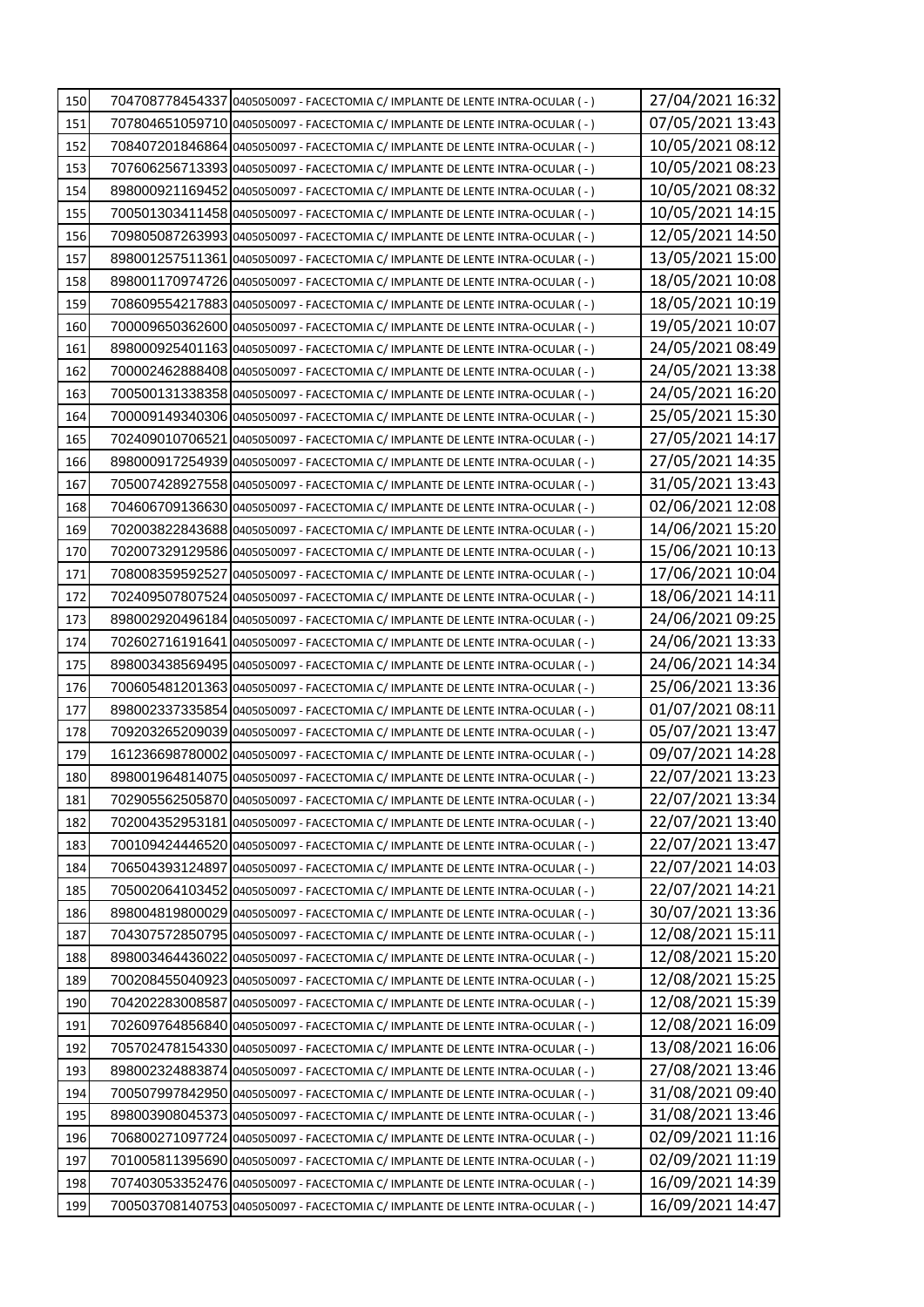| 200 |                                            | 128839983470003 0405050097 - FACECTOMIA C/ IMPLANTE DE LENTE INTRA-OCULAR (-)                                                  | 16/09/2021 14:54                     |
|-----|--------------------------------------------|--------------------------------------------------------------------------------------------------------------------------------|--------------------------------------|
| 201 |                                            | 708009880171020 0405050097 - FACECTOMIA C/ IMPLANTE DE LENTE INTRA-OCULAR (-)                                                  | 16/09/2021 14:59                     |
| 202 |                                            | 700702937942472 0405050097 - FACECTOMIA C/ IMPLANTE DE LENTE INTRA-OCULAR (-)                                                  | 16/09/2021 15:03                     |
| 203 |                                            | 706001319698445 0405050097 - FACECTOMIA C/ IMPLANTE DE LENTE INTRA-OCULAR ( - )                                                | 16/09/2021 15:08                     |
| 204 |                                            | 102282100430018 0405050097 - FACECTOMIA C/ IMPLANTE DE LENTE INTRA-OCULAR (-)                                                  | 16/09/2021 15:40                     |
| 205 |                                            | 700706923147180 0405050097 - FACECTOMIA C/ IMPLANTE DE LENTE INTRA-OCULAR (-)                                                  | 20/09/2021 09:00                     |
| 206 |                                            | 706900110511331 0405050097 - FACECTOMIA C/ IMPLANTE DE LENTE INTRA-OCULAR (-)                                                  | 21/09/2021 10:00                     |
| 207 |                                            | 703002881050874 0405050097 - FACECTOMIA C/ IMPLANTE DE LENTE INTRA-OCULAR (-)                                                  | 23/09/2021 16:01                     |
| 208 |                                            | 707407034130173 0405050097 - FACECTOMIA C/ IMPLANTE DE LENTE INTRA-OCULAR (-)                                                  | 23/09/2021 16:05                     |
| 209 |                                            | 209268213120005 0405050097 - FACECTOMIA C/ IMPLANTE DE LENTE INTRA-OCULAR (-)                                                  | 23/09/2021 16:10                     |
| 210 |                                            | 708609099023086 0405050097 - FACECTOMIA C/ IMPLANTE DE LENTE INTRA-OCULAR (-)                                                  | 04/10/2021 13:55                     |
| 211 |                                            | 700501347601651 0405050097 - FACECTOMIA C/ IMPLANTE DE LENTE INTRA-OCULAR (-)                                                  | 04/10/2021 15:43                     |
|     | 212 898050086540248                        | 0405050097 - FACECTOMIA C/ IMPLANTE DE LENTE INTRA-OCULAR (-)                                                                  | 11/10/2021 13:43                     |
|     | 213 898000484524838                        | 0405050097 - FACECTOMIA C/ IMPLANTE DE LENTE INTRA-OCULAR (-)                                                                  | 11/10/2021 13:45                     |
|     | 214 708002866710525                        | 0405050097 - FACECTOMIA C/ IMPLANTE DE LENTE INTRA-OCULAR (-)                                                                  | 11/10/2021 13:49                     |
|     | 215 705801416603334                        | 0405050097 - FACECTOMIA C/ IMPLANTE DE LENTE INTRA-OCULAR (-)                                                                  | 14/10/2021 13:43                     |
|     | 216 702800603752067                        | 0405050097 - FACECTOMIA C/ IMPLANTE DE LENTE INTRA-OCULAR ( - )                                                                | 14/10/2021 13:47                     |
|     | 217 898001170972979                        | 0405050097 - FACECTOMIA C/ IMPLANTE DE LENTE INTRA-OCULAR (-)                                                                  | 14/10/2021 13:49                     |
|     | 218 7018 0729 2976 277                     | 0405050097 - FACECTOMIA C/ IMPLANTE DE LENTE INTRA-OCULAR ( - )                                                                | 22/10/2021 13:26                     |
|     | 219 103296116710009                        | 0405050097 - FACECTOMIA C/ IMPLANTE DE LENTE INTRA-OCULAR (-)                                                                  | 26/10/2021 08:53                     |
|     | 220 702604269060846                        | 0405050097 - FACECTOMIA C/ IMPLANTE DE LENTE INTRA-OCULAR (-)                                                                  | 26/10/2021 13:40                     |
|     | 221 898002346276695                        | 0405050097 - FACECTOMIA C/ IMPLANTE DE LENTE INTRA-OCULAR (-)                                                                  | 27/10/2021 13:22                     |
|     | 2221165399151880006                        | 0405050097 - FACECTOMIA C/ IMPLANTE DE LENTE INTRA-OCULAR (-)                                                                  | 03/11/2021 09:33                     |
|     | 223 898001168620424                        | 0405050097 - FACECTOMIA C/ IMPLANTE DE LENTE INTRA-OCULAR (-)                                                                  | 03/11/2021 09:36                     |
|     | 224 898002930137837                        | 0405050097 - FACECTOMIA C/ IMPLANTE DE LENTE INTRA-OCULAR (-)                                                                  | 03/11/2021 09:38                     |
|     | 225170068663220003                         | 0405050097 - FACECTOMIA C/ IMPLANTE DE LENTE INTRA-OCULAR (-)                                                                  | 03/11/2021 09:41                     |
|     | 226 700002828590407                        | 0405050097 - FACECTOMIA C/ IMPLANTE DE LENTE INTRA-OCULAR (-)                                                                  | 03/11/2021 09:47                     |
|     | 227 201664947680003                        | 0405050097 - FACECTOMIA C/ IMPLANTE DE LENTE INTRA-OCULAR (-)                                                                  | 04/11/2021 08:53                     |
|     | 228 703201677383191                        | 0405050097 - FACECTOMIA C/ IMPLANTE DE LENTE INTRA-OCULAR (-)                                                                  | 04/11/2021 08:57                     |
|     | 229 106996215900009                        | 0405050097 - FACECTOMIA C/ IMPLANTE DE LENTE INTRA-OCULAR ( -)                                                                 | 10/11/2021 09:49                     |
|     | 230 700202432410125                        | 0405050097 - FACECTOMIA C/ IMPLANTE DE LENTE INTRA-OCULAR (-)                                                                  | 16/11/2021 16:19                     |
|     | 231 898002303211826                        | 0405050097 - FACECTOMIA C/ IMPLANTE DE LENTE INTRA-OCULAR (-)                                                                  | 16/11/2021 16:24<br>16/11/2021 16:25 |
|     | 232 898003403672494                        | 0405050097 - FACECTOMIA C/ IMPLANTE DE LENTE INTRA-OCULAR (-)                                                                  |                                      |
|     | 233 700809457160883                        | 0405050097 - FACECTOMIA C/ IMPLANTE DE LENTE INTRA-OCULAR (-)                                                                  | 26/11/2021 08:46<br>06/12/2021 13:33 |
|     | 234 704003354163965<br>235 705808497757635 | 0405050097 - FACECTOMIA C/ IMPLANTE DE LENTE INTRA-OCULAR ( - )                                                                | 06/12/2021 13:40                     |
|     | 236 898002322516904                        | 0405050097 - FACECTOMIA C/ IMPLANTE DE LENTE INTRA-OCULAR (-)                                                                  | 06/12/2021 13:46                     |
|     | 237 708209651366948                        | 0405050097 - FACECTOMIA C/ IMPLANTE DE LENTE INTRA-OCULAR (-)<br>0405050097 - FACECTOMIA C/ IMPLANTE DE LENTE INTRA-OCULAR (-) | 06/12/2021 13:50                     |
|     | 238 707606257376293                        | 0405050097 - FACECTOMIA C/ IMPLANTE DE LENTE INTRA-OCULAR ( - )                                                                | 09/12/2021 14:43                     |
|     | 239 702002319017985                        | 0405050097 - FACECTOMIA C/ IMPLANTE DE LENTE INTRA-OCULAR (-)                                                                  | 10/12/2021 14:05                     |
|     | 240 700508539032457                        | 0405050097 - FACECTOMIA C/ IMPLANTE DE LENTE INTRA-OCULAR (-)                                                                  | 10/12/2021 15:14                     |
|     | 241 706509327309390                        | 0405050097 - FACECTOMIA C/ IMPLANTE DE LENTE INTRA-OCULAR (-)                                                                  | 14/12/2021 16:06                     |
|     | 242 206818756600008                        | 0405050097 - FACECTOMIA C/ IMPLANTE DE LENTE INTRA-OCULAR ( - )                                                                | 15/12/2021 08:29                     |
|     | 243 898002350029435                        | 0405050097 - FACECTOMIA C/ IMPLANTE DE LENTE INTRA-OCULAR (-)                                                                  | 21/12/2021 13:31                     |
|     | 244 708009808974023                        | 0405050097 - FACECTOMIA C/ IMPLANTE DE LENTE INTRA-OCULAR (-)                                                                  | 21/12/2021 14:17                     |
|     | 245 705000667646758                        | 0405050097 - FACECTOMIA C/ IMPLANTE DE LENTE INTRA-OCULAR (-)                                                                  | 21/12/2021 14:37                     |
|     | 246 708004811531523                        | 0405050097 - FACECTOMIA C/ IMPLANTE DE LENTE INTRA-OCULAR (-)                                                                  | 22/12/2021 15:33                     |
|     | 247 898003446803116                        | 0405050097 - FACECTOMIA C/ IMPLANTE DE LENTE INTRA-OCULAR ( - )                                                                | 03/01/2022 09:46                     |
|     | 248 898002978701473                        | 0405050097 - FACECTOMIA C/ IMPLANTE DE LENTE INTRA-OCULAR (-)                                                                  | 04/01/2022 09:06                     |
|     | 249 707807631300415                        | 0405050097 - FACECTOMIA C/ IMPLANTE DE LENTE INTRA-OCULAR ( - )                                                                | 05/01/2022 07:50                     |
|     |                                            |                                                                                                                                |                                      |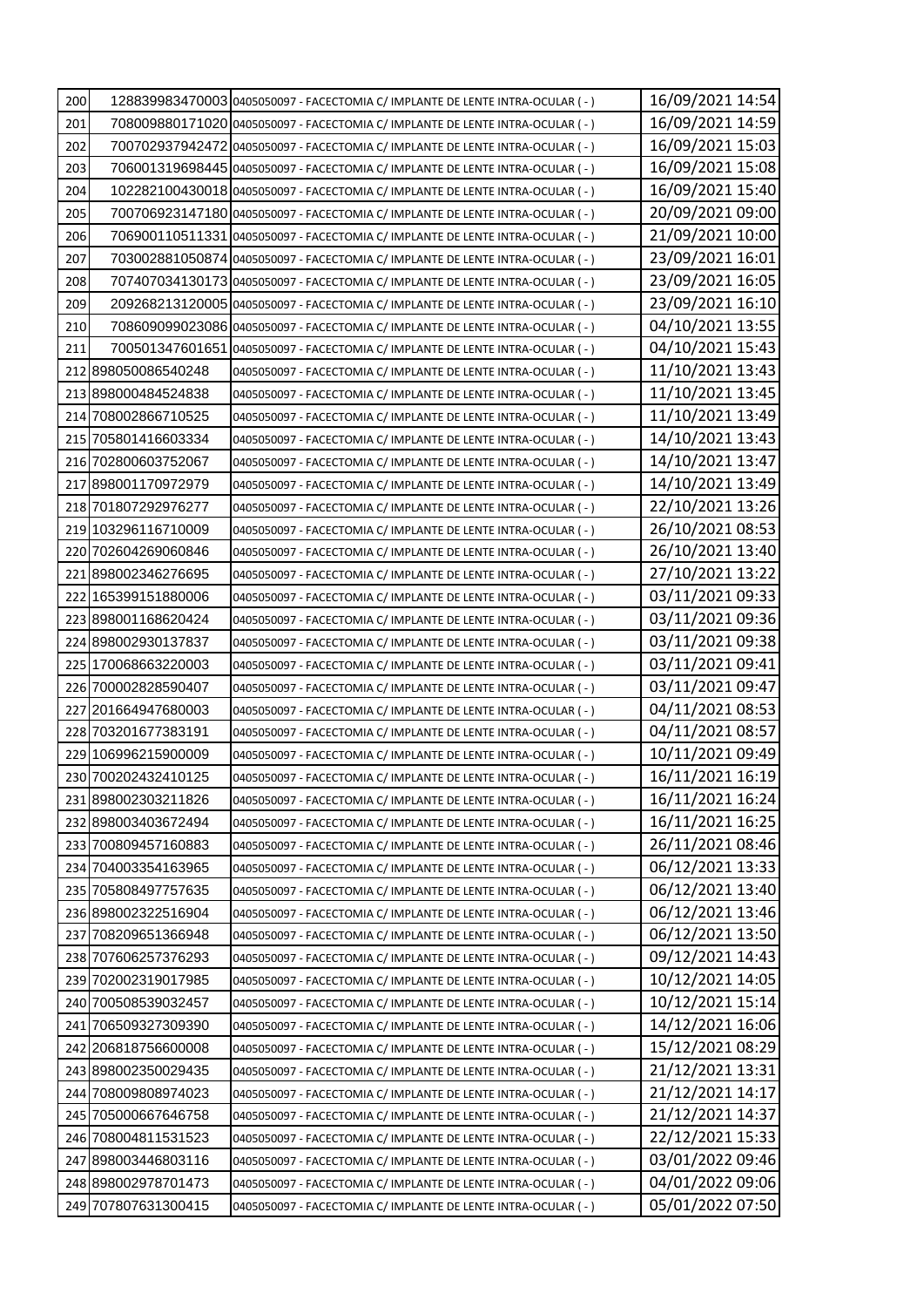| 250 702009802785181                        | 0405050097 - FACECTOMIA C/ IMPLANTE DE LENTE INTRA-OCULAR (-)                                                                    | 05/01/2022 08:15                     |
|--------------------------------------------|----------------------------------------------------------------------------------------------------------------------------------|--------------------------------------|
| 251 898001168595330                        | 0405050097 - FACECTOMIA C/ IMPLANTE DE LENTE INTRA-OCULAR (-)                                                                    | 11/01/2022 08:19                     |
| 252 700509151574551                        | 0405050097 - FACECTOMIA C/ IMPLANTE DE LENTE INTRA-OCULAR (-)                                                                    | 12/01/2022 10:23                     |
| 253 706200056658364                        | 0405050097 - FACECTOMIA C/ IMPLANTE DE LENTE INTRA-OCULAR (-)                                                                    | 12/01/2022 10:33                     |
| 254 708 1095 10 255 431                    | 0405050097 - FACECTOMIA C/ IMPLANTE DE LENTE INTRA-OCULAR (-)                                                                    | 13/01/2022 14:02                     |
| 255 706201781829170                        | 0405050097 - FACECTOMIA C/ IMPLANTE DE LENTE INTRA-OCULAR (-)                                                                    | 17/01/2022 07:56                     |
| 256 898000916130292                        | 0405050097 - FACECTOMIA C/ IMPLANTE DE LENTE INTRA-OCULAR (-)                                                                    | 17/01/2022 10:25                     |
| 257 702403509598927                        | 0405050097 - FACECTOMIA C/ IMPLANTE DE LENTE INTRA-OCULAR ( -)                                                                   | 18/01/2022 08:30                     |
| 258 164234177850005                        | 0405050097 - FACECTOMIA C/ IMPLANTE DE LENTE INTRA-OCULAR (-)                                                                    | 20/01/2022 07:26                     |
| 259 708109575663836                        | 0405050097 - FACECTOMIA C/ IMPLANTE DE LENTE INTRA-OCULAR (-)                                                                    | 20/01/2022 10:11                     |
| 260 898003443679309                        | 0405050097 - FACECTOMIA C/ IMPLANTE DE LENTE INTRA-OCULAR (-)                                                                    | 20/01/2022 13:21                     |
| 261 705402424127494                        | 0405050097 - FACECTOMIA C/ IMPLANTE DE LENTE INTRA-OCULAR (-)                                                                    | 20/01/2022 14:02                     |
| 262 704804067098847                        | 0405050097 - FACECTOMIA C/ IMPLANTE DE LENTE INTRA-OCULAR (-)                                                                    | 24/01/2022 08:15                     |
| 263 898001168617253                        | 0405050097 - FACECTOMIA C/ IMPLANTE DE LENTE INTRA-OCULAR (-)                                                                    | 24/01/2022 13:28                     |
| 2641209556085400006                        | 0405050097 - FACECTOMIA C/ IMPLANTE DE LENTE INTRA-OCULAR (-)                                                                    | 25/01/2022 14:16                     |
| 265 898000921562464                        | 0405050097 - FACECTOMIA C/ IMPLANTE DE LENTE INTRA-OCULAR (-)                                                                    | 26/01/2022 16:49                     |
| 266 898003001186412                        | 0405050097 - FACECTOMIA C/ IMPLANTE DE LENTE INTRA-OCULAR (-)                                                                    | 27/01/2022 08:29                     |
| 267 801434129548978                        | 0405050097 - FACECTOMIA C/ IMPLANTE DE LENTE INTRA-OCULAR (-)                                                                    | 28/01/2022 10:11                     |
| 268 706400665629486                        | 0405050097 - FACECTOMIA C/ IMPLANTE DE LENTE INTRA-OCULAR (-)                                                                    | 28/01/2022 15:06                     |
| 269 703408246255318                        | 0405050097 - FACECTOMIA C/ IMPLANTE DE LENTE INTRA-OCULAR (-)                                                                    | 02/02/2022 14:00                     |
| 270 700803915963787                        | 0405050097 - FACECTOMIA C/ IMPLANTE DE LENTE INTRA-OCULAR (-)                                                                    | 02/02/2022 14:04                     |
| 271 700001241164309                        | 0405050097 - FACECTOMIA C/ IMPLANTE DE LENTE INTRA-OCULAR (-)                                                                    | 02/02/2022 14:17                     |
| 272 898002333652189                        | 0405050097 - FACECTOMIA C/ IMPLANTE DE LENTE INTRA-OCULAR (-)                                                                    | 02/02/2022 14:19                     |
| 273 898002970314012                        | 0405050097 - FACECTOMIA C/ IMPLANTE DE LENTE INTRA-OCULAR (-)                                                                    | 04/02/2022 14:23                     |
| 274 898002974913034                        | 0405050097 - FACECTOMIA C/ IMPLANTE DE LENTE INTRA-OCULAR (-)                                                                    | 04/02/2022 15:30                     |
| 275 2068 1875 7760009                      | 0405050097 - FACECTOMIA C/ IMPLANTE DE LENTE INTRA-OCULAR (-)                                                                    | 07/02/2022 15:20                     |
| 276 898001257512988                        | 0405050097 - FACECTOMIA C/ IMPLANTE DE LENTE INTRA-OCULAR (-)                                                                    | 07/02/2022 15:23                     |
| 277 898003466358622                        | 0405050097 - FACECTOMIA C/ IMPLANTE DE LENTE INTRA-OCULAR ( - )                                                                  | 07/02/2022 15:34                     |
| 278 7018 0228 7913 772                     | 0405050097 - FACECTOMIA C/ IMPLANTE DE LENTE INTRA-OCULAR (-)                                                                    | 07/02/2022 16:53                     |
| 279 898002367394212                        | 0405050097 - FACECTOMIA C/ IMPLANTE DE LENTE INTRA-OCULAR (-)                                                                    | 09/02/2022 08:54                     |
| 280 898001193076465                        | 0405050097 - FACECTOMIA C/ IMPLANTE DE LENTE INTRA-OCULAR (-)                                                                    | 09/02/2022 10:54                     |
| 281 706009316805744                        | 0405050097 - FACECTOMIA C/ IMPLANTE DE LENTE INTRA-OCULAR (-)                                                                    | 10/02/2022 13:45                     |
| 282 106903503490008                        | 0405050097 - FACECTOMIA C/ IMPLANTE DE LENTE INTRA-OCULAR (-)                                                                    | 10/02/2022 13:58                     |
| 283 898000921150611                        | 0405050097 - FACECTOMIA C/ IMPLANTE DE LENTE INTRA-OCULAR ( - )                                                                  | 10/02/2022 14:04                     |
| 284 702404563243423                        | 0405050097 - FACECTOMIA C/ IMPLANTE DE LENTE INTRA-OCULAR (-)                                                                    | 10/02/2022 14:07                     |
| 285 702007327357581                        | 0405050097 - FACECTOMIA C/ IMPLANTE DE LENTE INTRA-OCULAR (-)                                                                    | 11/02/2022 13:56<br>11/02/2022 16:18 |
| 286 700206988588828                        | 0405050097 - FACECTOMIA C/ IMPLANTE DE LENTE INTRA-OCULAR (-)                                                                    | 14/02/2022 09:23                     |
| 287 898001176374429<br>288 700007083543903 | 0405050097 - FACECTOMIA C/ IMPLANTE DE LENTE INTRA-OCULAR (-)<br>0405050097 - FACECTOMIA C/ IMPLANTE DE LENTE INTRA-OCULAR (-)   | 14/02/2022 13:38                     |
| 289 708402272105161                        |                                                                                                                                  | 14/02/2022 15:41                     |
| 290 707609241992294                        | 0405050097 - FACECTOMIA C/ IMPLANTE DE LENTE INTRA-OCULAR (-)                                                                    | 14/02/2022 16:50                     |
| 291 207100281850002                        | 0405050097 - FACECTOMIA C/ IMPLANTE DE LENTE INTRA-OCULAR (-)                                                                    | 15/02/2022 09:29                     |
| 292 704003340952962                        | 0405050097 - FACECTOMIA C/ IMPLANTE DE LENTE INTRA-OCULAR ( - )                                                                  | 15/02/2022 14:54                     |
| 293 700003624495202                        | 0405050097 - FACECTOMIA C/ IMPLANTE DE LENTE INTRA-OCULAR ( - )<br>0405050097 - FACECTOMIA C/ IMPLANTE DE LENTE INTRA-OCULAR (-) | 15/02/2022 14:56                     |
| 294 708003838908023                        | 0405050097 - FACECTOMIA C/ IMPLANTE DE LENTE INTRA-OCULAR (-)                                                                    | 15/02/2022 15:26                     |
| 295 700003857303004                        | 0405050097 - FACECTOMIA C/ IMPLANTE DE LENTE INTRA-OCULAR (-)                                                                    | 16/02/2022 15:37                     |
| 296 209644114440004                        | 0405050097 - FACECTOMIA C/ IMPLANTE DE LENTE INTRA-OCULAR ( - )                                                                  | 16/02/2022 15:41                     |
| 297 706309176407080                        | 0405050097 - FACECTOMIA C/ IMPLANTE DE LENTE INTRA-OCULAR (-)                                                                    | 17/02/2022 11:15                     |
| 298 898050078924334                        | 0405050097 - FACECTOMIA C/ IMPLANTE DE LENTE INTRA-OCULAR (-)                                                                    | 17/02/2022 13:51                     |
| 299 203803943100006                        | 0405050097 - FACECTOMIA C/ IMPLANTE DE LENTE INTRA-OCULAR (-)                                                                    | 18/02/2022 07:49                     |
|                                            |                                                                                                                                  |                                      |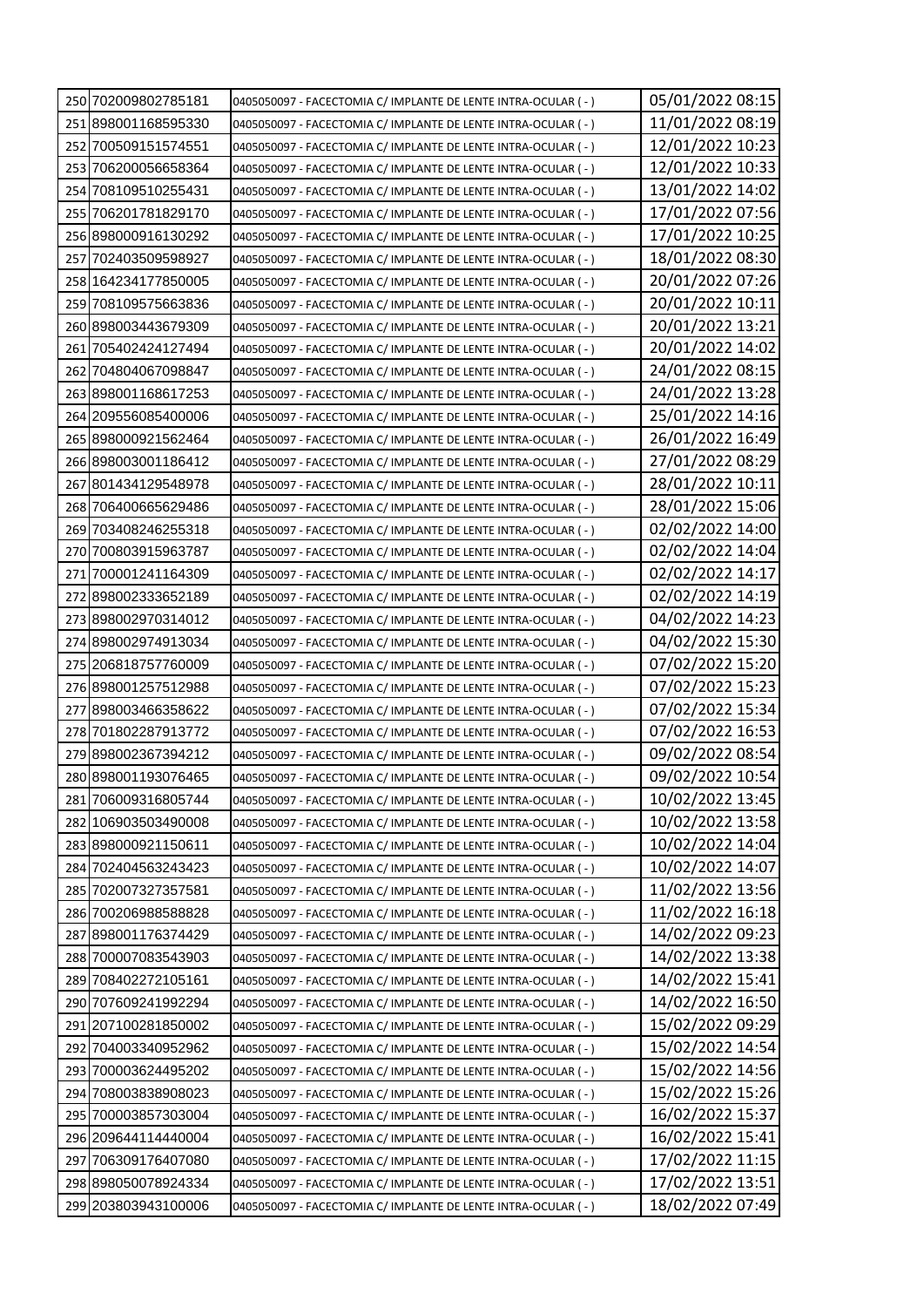| 300 207099991640002 | 0405050097 - FACECTOMIA C/ IMPLANTE DE LENTE INTRA-OCULAR (-)   | 18/02/2022 14:56 |
|---------------------|-----------------------------------------------------------------|------------------|
| 301 706703515881015 | 0405050097 - FACECTOMIA C/ IMPLANTE DE LENTE INTRA-OCULAR (-)   | 21/02/2022 15:44 |
| 302 898002916503368 | 0405050097 - FACECTOMIA C/ IMPLANTE DE LENTE INTRA-OCULAR ( -)  | 23/02/2022 09:40 |
| 303 704803534315243 | 0405050097 - FACECTOMIA C/ IMPLANTE DE LENTE INTRA-OCULAR (-)   | 23/02/2022 13:31 |
| 304 709802003843095 | 0405050097 - FACECTOMIA C/ IMPLANTE DE LENTE INTRA-OCULAR (-)   | 23/02/2022 15:24 |
| 305 700005449901105 | 0405050097 - FACECTOMIA C/ IMPLANTE DE LENTE INTRA-OCULAR (-)   | 23/02/2022 15:33 |
| 306 898003473728626 | 0405050097 - FACECTOMIA C/ IMPLANTE DE LENTE INTRA-OCULAR (-)   | 23/02/2022 16:10 |
| 307 702302178144010 | 0405050097 - FACECTOMIA C/ IMPLANTE DE LENTE INTRA-OCULAR (-)   | 24/02/2022 14:03 |
| 308 700205922489529 | 0405050097 - FACECTOMIA C/ IMPLANTE DE LENTE INTRA-OCULAR ( - ) | 24/02/2022 14:08 |
| 309 700002808323101 | 0405050097 - FACECTOMIA C/ IMPLANTE DE LENTE INTRA-OCULAR (-)   | 24/02/2022 14:28 |
| 310 102352961950007 | 0405050097 - FACECTOMIA C/ IMPLANTE DE LENTE INTRA-OCULAR (-)   | 25/02/2022 13:49 |
| 311 898004163063945 | 0405050097 - FACECTOMIA C/ IMPLANTE DE LENTE INTRA-OCULAR (-)   | 03/03/2022 16:06 |
| 312 706005327199146 | 0405050097 - FACECTOMIA C/ IMPLANTE DE LENTE INTRA-OCULAR (-)   | 03/03/2022 16:12 |
| 313 700506918948253 | 0405050097 - FACECTOMIA C/ IMPLANTE DE LENTE INTRA-OCULAR (-)   | 07/03/2022 09:02 |
| 314 705009858415457 | 0405050097 - FACECTOMIA C/ IMPLANTE DE LENTE INTRA-OCULAR (-)   | 07/03/2022 13:40 |
| 315 700002220717008 | 0405050097 - FACECTOMIA C/ IMPLANTE DE LENTE INTRA-OCULAR (-)   | 07/03/2022 13:49 |
| 316 702307199605313 | 0405050097 - FACECTOMIA C/ IMPLANTE DE LENTE INTRA-OCULAR (-)   | 07/03/2022 13:54 |
| 317 898000917252162 | 0405050097 - FACECTOMIA C/ IMPLANTE DE LENTE INTRA-OCULAR (-)   | 07/03/2022 13:57 |
| 3181704004837022062 | 0405050097 - FACECTOMIA C/ IMPLANTE DE LENTE INTRA-OCULAR (-)   | 07/03/2022 14:01 |
| 319 704504356493519 | 0405050097 - FACECTOMIA C/ IMPLANTE DE LENTE INTRA-OCULAR (-)   | 08/03/2022 09:45 |
| 320 700704983813274 | 0405050097 - FACECTOMIA C/ IMPLANTE DE LENTE INTRA-OCULAR (-)   | 08/03/2022 13:44 |
| 321 704800523535945 | 0405050097 - FACECTOMIA C/ IMPLANTE DE LENTE INTRA-OCULAR (-)   | 09/03/2022 15:09 |
| 322 704607631586820 | 0405050097 - FACECTOMIA C/ IMPLANTE DE LENTE INTRA-OCULAR (-)   | 09/03/2022 15:12 |
| 323 700802409632189 | 0405050097 - FACECTOMIA C/ IMPLANTE DE LENTE INTRA-OCULAR (-)   | 09/03/2022 15:15 |
| 324 706804268969027 | 0405050097 - FACECTOMIA C/ IMPLANTE DE LENTE INTRA-OCULAR (-)   | 09/03/2022 15:17 |
| 325 708108567234939 | 0405050097 - FACECTOMIA C/ IMPLANTE DE LENTE INTRA-OCULAR (-)   | 10/03/2022 15:03 |
| 326 207434861070003 | 0405050097 - FACECTOMIA C/ IMPLANTE DE LENTE INTRA-OCULAR (-)   | 10/03/2022 15:12 |
| 327 700004314972402 | 0405050097 - FACECTOMIA C/ IMPLANTE DE LENTE INTRA-OCULAR ( -)  | 14/03/2022 13:30 |
| 328 708103518263934 | 0405050097 - FACECTOMIA C/ IMPLANTE DE LENTE INTRA-OCULAR (-)   | 14/03/2022 13:41 |
| 329 704500181573620 | 0405050097 - FACECTOMIA C/ IMPLANTE DE LENTE INTRA-OCULAR (-)   | 14/03/2022 14:07 |
| 330 102345082020005 | 0405050097 - FACECTOMIA C/ IMPLANTE DE LENTE INTRA-OCULAR (-)   | 14/03/2022 14:27 |
| 331 708902746856419 | 0405050097 - FACECTOMIA C/ IMPLANTE DE LENTE INTRA-OCULAR (-)   | 14/03/2022 15:05 |
| 332 898050007110865 | 0405050097 - FACECTOMIA C/ IMPLANTE DE LENTE INTRA-OCULAR (-)   | 15/03/2022 08:51 |
| 333 702902510290277 | 0405050097 - FACECTOMIA C/ IMPLANTE DE LENTE INTRA-OCULAR (-)   | 17/03/2022 09:47 |
| 334 705606423270317 | 0405050097 - FACECTOMIA C/ IMPLANTE DE LENTE INTRA-OCULAR (-)   | 17/03/2022 09:54 |
| 335 898003436515509 | 0405050097 - FACECTOMIA C/ IMPLANTE DE LENTE INTRA-OCULAR (-)   | 17/03/2022 09:56 |
| 336 704708597998440 | 0405050097 - FACECTOMIA C/ IMPLANTE DE LENTE INTRA-OCULAR (-)   | 17/03/2022 09:59 |
| 337 701005824337597 | 0405050097 - FACECTOMIA C/ IMPLANTE DE LENTE INTRA-OCULAR (-)   | 17/03/2022 10:05 |
| 338 701409620245635 | 0405050097 - FACECTOMIA C/ IMPLANTE DE LENTE INTRA-OCULAR (-)   | 17/03/2022 10:06 |
| 339 898002342407779 | 0405050097 - FACECTOMIA C/ IMPLANTE DE LENTE INTRA-OCULAR (-)   | 17/03/2022 10:11 |
| 340 207100165000006 | 0405050097 - FACECTOMIA C/ IMPLANTE DE LENTE INTRA-OCULAR (-)   | 18/03/2022 14:57 |
| 341 700807938842084 | 0405050097 - FACECTOMIA C/ IMPLANTE DE LENTE INTRA-OCULAR ( - ) | 18/03/2022 15:23 |
| 342 706500319827495 | 0405050097 - FACECTOMIA C/ IMPLANTE DE LENTE INTRA-OCULAR ( - ) | 21/03/2022 16:06 |
| 343 707406090501873 | 0405050097 - FACECTOMIA C/ IMPLANTE DE LENTE INTRA-OCULAR (-)   | 21/03/2022 16:13 |
| 344 700607992259164 | 0405050097 - FACECTOMIA C/ IMPLANTE DE LENTE INTRA-OCULAR (-)   | 22/03/2022 09:32 |
| 345 898002972953659 | 0405050097 - FACECTOMIA C/ IMPLANTE DE LENTE INTRA-OCULAR (-)   | 28/03/2022 08:06 |
| 346 700906928067396 | 0405050097 - FACECTOMIA C/ IMPLANTE DE LENTE INTRA-OCULAR ( - ) | 28/03/2022 08:07 |
| 347 708406704309663 | 0405050097 - FACECTOMIA C/ IMPLANTE DE LENTE INTRA-OCULAR (-)   | 28/03/2022 08:20 |
| 348 704602621769723 | 0405050097 - FACECTOMIA C/ IMPLANTE DE LENTE INTRA-OCULAR (-)   | 28/03/2022 08:41 |
| 349 707005855183736 | 0405050097 - FACECTOMIA C/ IMPLANTE DE LENTE INTRA-OCULAR (-)   | 28/03/2022 08:53 |